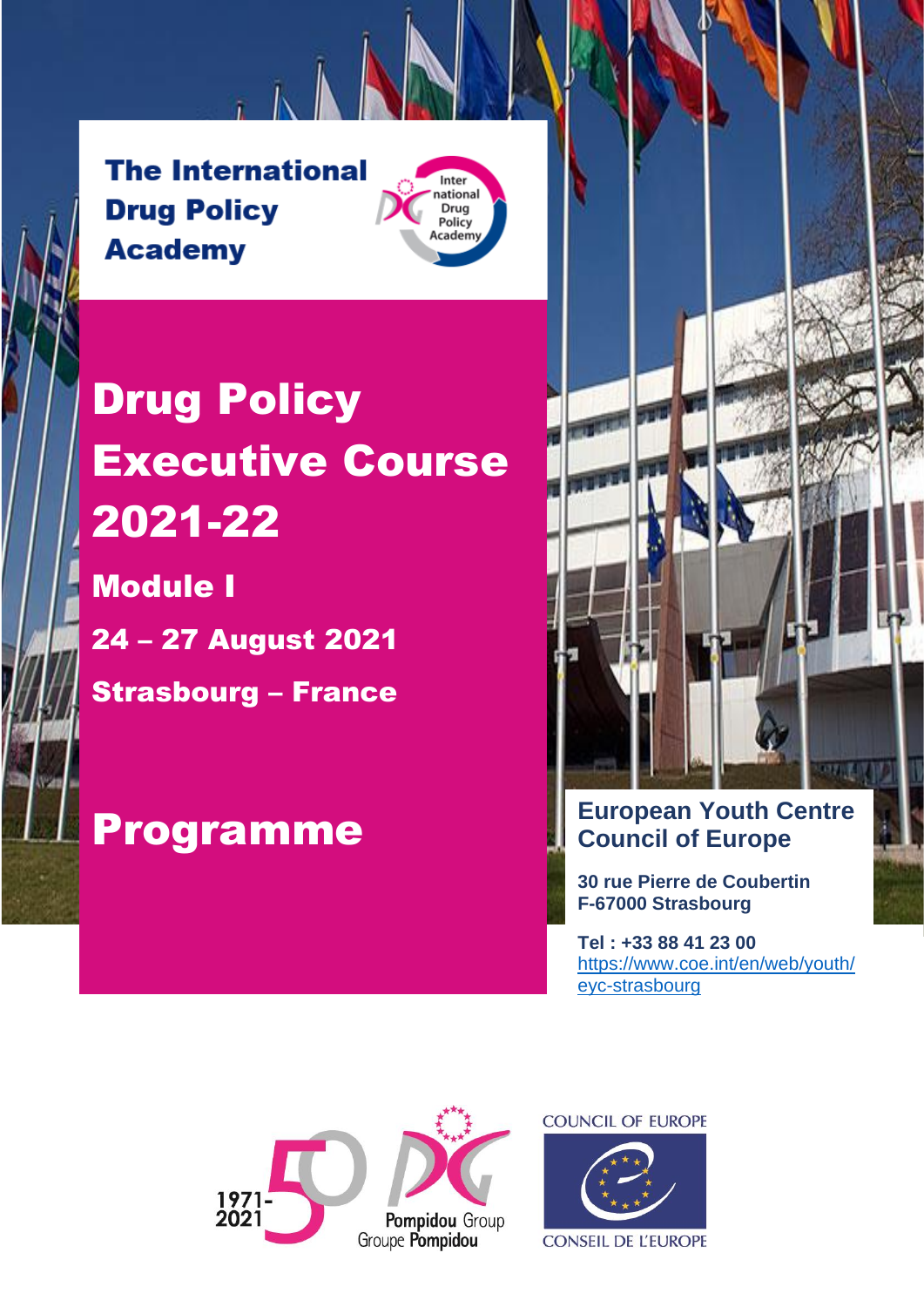## Module I Competency Area Policy: Health, Safety, Human Rights



## Learning Outcomes

At the conclusion of this module, participants will have the knowledge and practical skills to:

- 1. Formulate the key concepts of drug policy and explain how to integrate these into larger health and security objectives;
- 2. Define the components and structural elements for drug policies on both national and international levels;
- 3. Construct intersectional work procedures and develop effective approaches to drug, alcohol, tobacco and addiction policies and congruency with other policy areas;
- 4. Analyse the impact of national and international policies on illegal drug markets and demand-related behaviour;
- 5. Determine what works and what does not: developing responsive drug policies and processes to adapt to changing situations and new evidence;
- 6. Recognise the importance of the human rights dimension and ethical standards in national and international drug policies;
- 7. Analyse the proportionality and consequences of drug policies on individuals, gender and social groups.

**For further information about practical arrangements please contact:**

**Ms Elena Hedoux - Director of Programme Implementation International Drug Policy Academy Pompidou Group – Council of Europe** [pompidou.training@coe.int](mailto:pompidou.training@coe.int)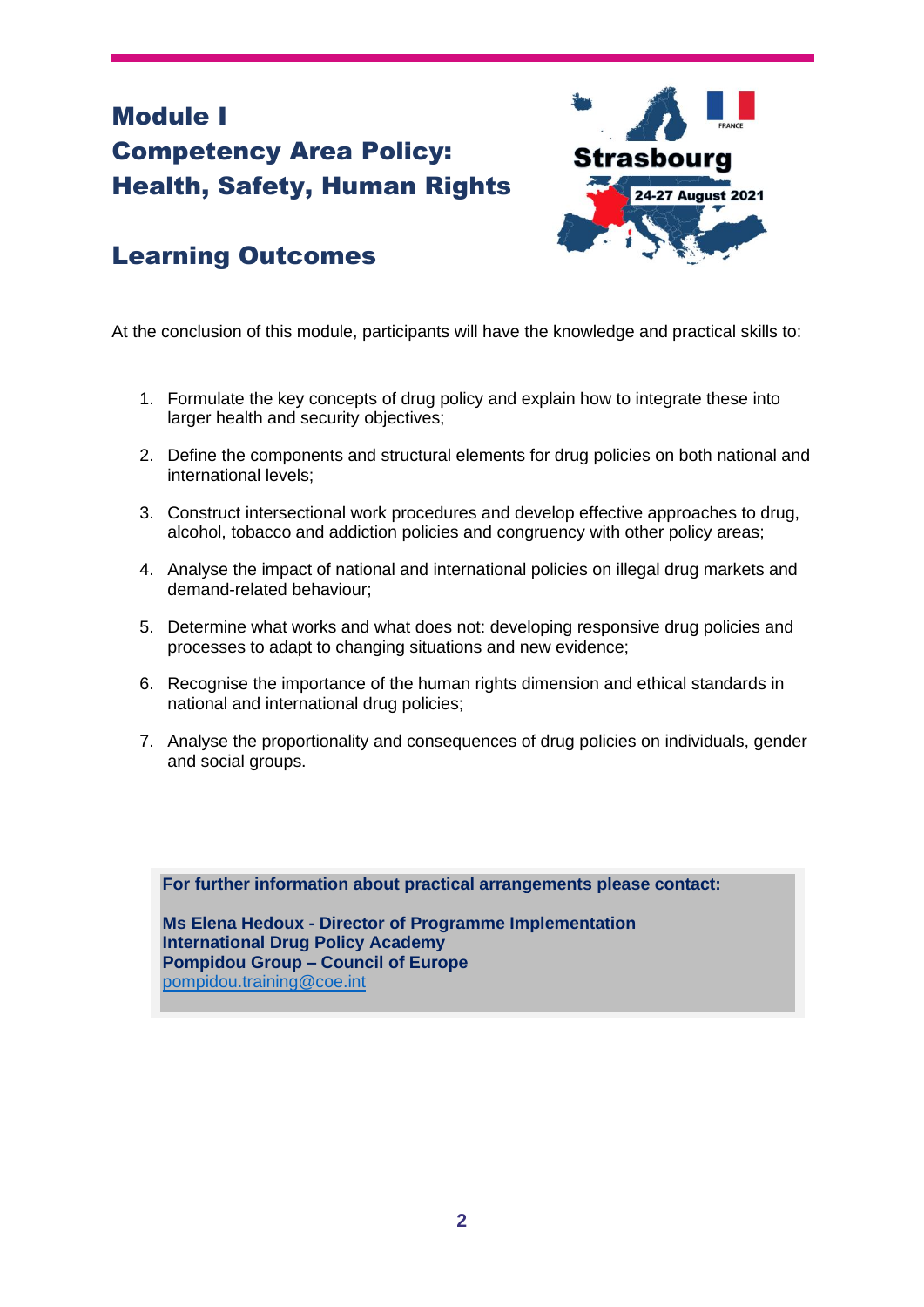## Programme

## Tuesday, 24 August:

**9:00 Opening and introductions**

*Welcome addresses by*

Prof. Richard Muscat, Chair of the Governing Board of the International Drug Policy Denis Huber, Executive Secretary of the Pompidou Group Prof. Raymond Bach on behalf of Syracuse University

### **9:20** *Group activity* expectations from participants and presenters

**9:45 Presentation** and overview of course structure, learning objectives and the Academy blog 'Connecting the dots'

*Elena Hedoux*

**Learning Outcome 1: Formulate the key concepts of drug policy and explain how to integrate these into larger health and security objectives**

#### **10:00** *Group work*

How to ensure public health and safety while guaranteeing individual rights

*Thomas Kattau*

*Crime syndicates are not only implicated in facilitating migrant escape from conflict zones and migrant camps from the Middle East and Africa to Europe, but also in the coercion of migrants to commit crime on entry into Europe, particularly as the routes for both people trafficking and drug trafficking are increasingly coterminous (EUROPOL, 2016). Equally relevant to EU wide drug policy, are the coterminous routes of human trafficking and drug trafficking with terrorism, particularly Islamic terrorism. What could be the necessary policy and operational approaches?*

#### **11:00 Coffee break**

#### **11:20** *Lecture*

Overview of policy structures and levels, including international legal instruments and policies, national policies and structures, institutional approaches and organization of service provision

*Bob Keizer*

*Readings to be completed before session:* 

➢ *[Economic and conflict based rapid mass population movement into Europe:](https://mycloud.coe.int/s/CqyJQZfLdP4qLjG)  [The security and public health implications for future EU drugs policy](https://mycloud.coe.int/s/CqyJQZfLdP4qLjG)*

*Optional supplementary readings:*

- ❖ *[Providing guidance to policy makers for developing coherent policies for licit](https://mycloud.coe.int/s/GtcpGMMjP4wko8L)  [and illicit drugs](https://mycloud.coe.int/s/GtcpGMMjP4wko8L)*
- **12:30 Lunch break**



*Dessa Bergen*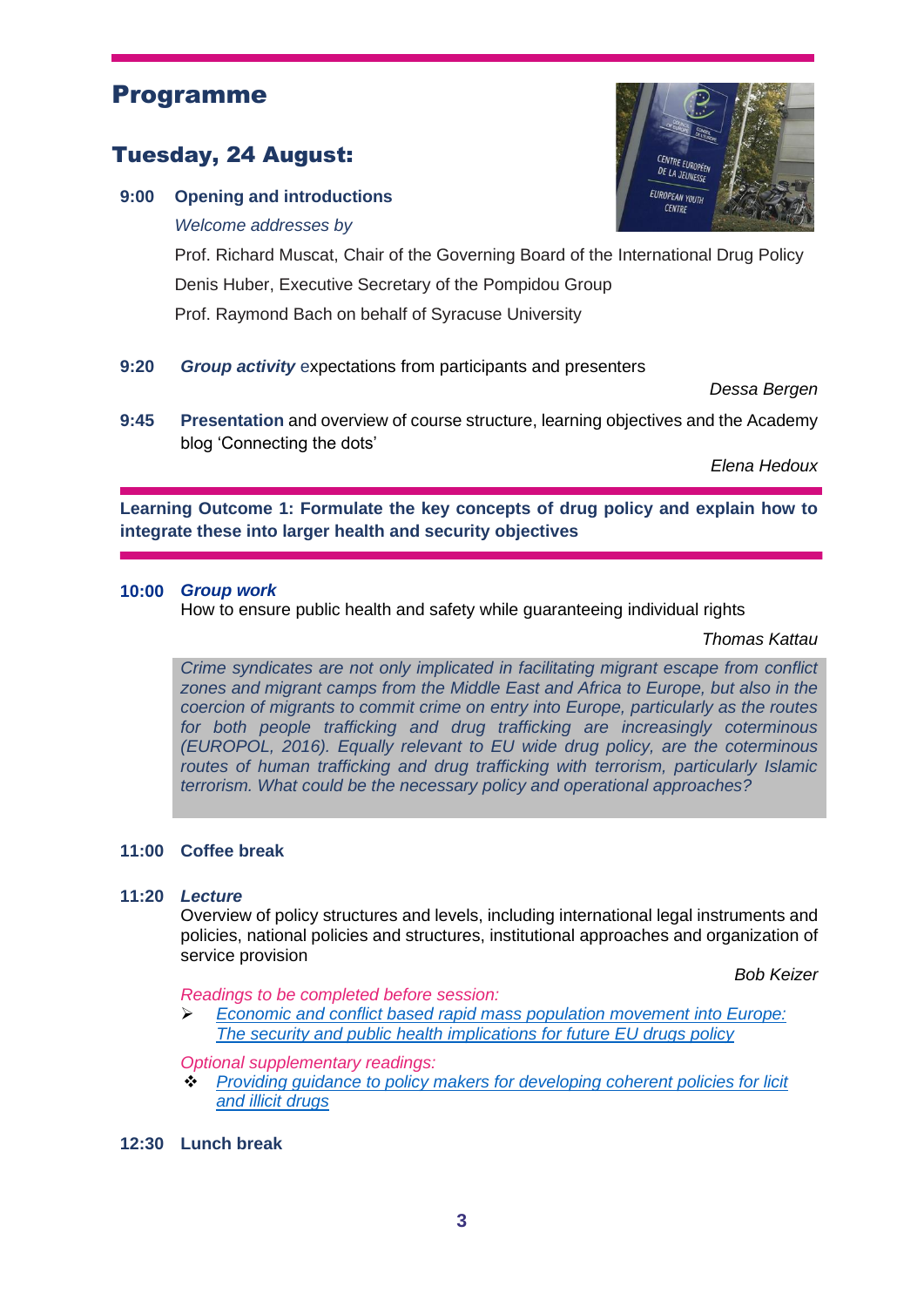**Learning Outcome 2: Define the components and structural elements for drug policies on both national and international levels**

#### **14:00** *Group work*

Determining policy goals, objectives and actions: stopping drug supply, preventing drug use, reducing harms and risks, providing treatment and rehabilitation

*Thomas Kattau* 

*Critics of the international drug control regime contend that supply-oriented policy interventions are not just ineffective, but they also produce unintended adverse consequences. Research suggests their claims have merit. If supply-oriented drug policy is broken, is the answer a harm reduction-based drug policy? What should be law enforcement's role within a harm reduction regime? What would need to be changed on different policy levels?*

#### **15:30 Coffee break**

#### **16:00** *Lecture*

The components of a drug policy, strategy and action plans - Determining policy goals, objectives and actions: stopping drug supply, preventing drug use, reducing harms and risks, providing treatment and rehabilitation

*Richard Muscat*

*Readings to be completed before session:*  ➢ *[Harm reduction –](https://mycloud.coe.int/s/ZdMx47DSoytTzD9) any limits?*

*Optional supplementary readings:*

- ❖ *[If Supply-Oriented Drug Policy is Broken, Can Harm Reduction Help Fix It?](https://mycloud.coe.int/s/m9m9xC8e6QWJiZD)*
- ❖ *[Law Enforcement's Role in a Harm Reduction Regime](https://mycloud.coe.int/s/d76jMdw9FFjTbjf)*
- **17:00** *Connecting the dots*
- **17:30 End of working day**
- **18:30** *Garden party at Syracuse University Center Strasbourg*

**Université de Syracuse SU Strasbourg Center 19 Quai Rouget de Lisle 67000 Strasbourg**

**SYRACUSE UNIVERSITY | SU ABROAD**

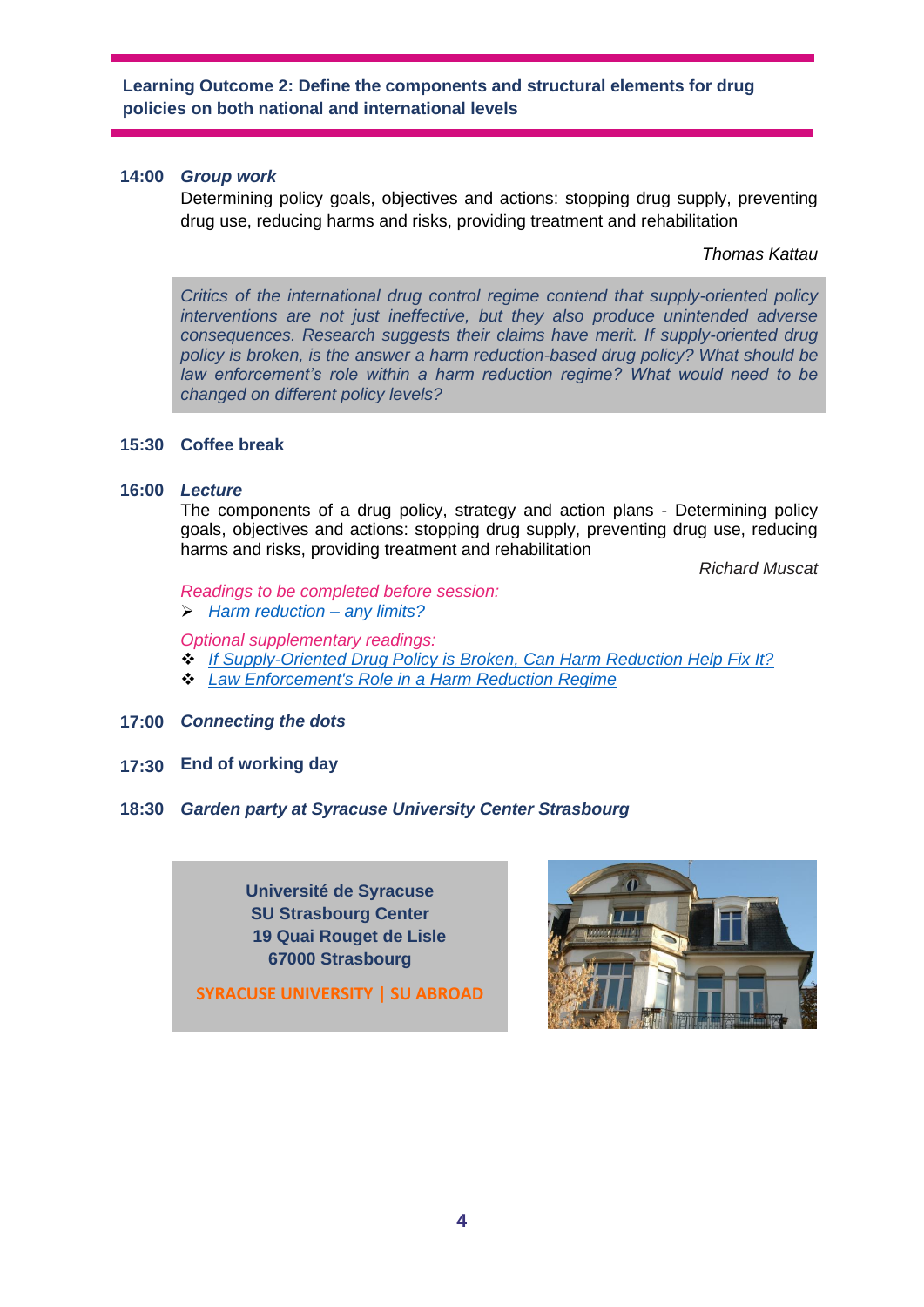## Wednesday, 25 August



#### **9:30** *Connecting the dots*

*Raymond Bach*

**Learning Outcome 3: Construct intersectional work procedures and develop effective approaches to drug, alcohol, tobacco and addiction policies and congruency with other policy areas**

#### **9:45** *Lecture*

Creating a coherent drug policy: designing an integrated and balanced drug policy requires taking into account other policy objectives such as public health, criminal law, international law, social security and economic policies

*Richard Muscat*

#### **11:00 Coffee break**

#### **11:20** *Group work*

Applying coherency markers for assessing drug, alcohol, tobacco and addiction policies

*Richard Muscat*

#### *Readings to be completed before session:*

➢ *[Reflections on the concept of coherency for a policy on psychoactive](https://mycloud.coe.int/s/FnwY6kYBkYntm9a)  [substances and beyond](https://mycloud.coe.int/s/FnwY6kYBkYntm9a) – chapter 2 (pages 13-20)*

*Optional supplementary readings:*

❖ *[Towards an integrated policy on psychoactive substances: a theoretical and](https://mycloud.coe.int/s/iEKEBftskstkTS2)  [empirical analysis](https://mycloud.coe.int/s/iEKEBftskstkTS2) - chapter 2 (pages 11-15)*

#### **12:30 Lunch break**

**Learning Outcome 4: Analyse the impact of national and international policies on illegal drug markets and demand-related behaviour**

#### **14:00** *Lecture*

Drug supply: production, trafficking and sales - the global drug markets, security and economics

*Margaret Herman*

#### **15:00** *Lecture*

Theoretical models for framing complex societal issues: Bio-Psychosocial/Sociopolitical models - understanding Risk and Protective Factors

*Dessa Bergen-Cico*

#### **15:45 Coffee break**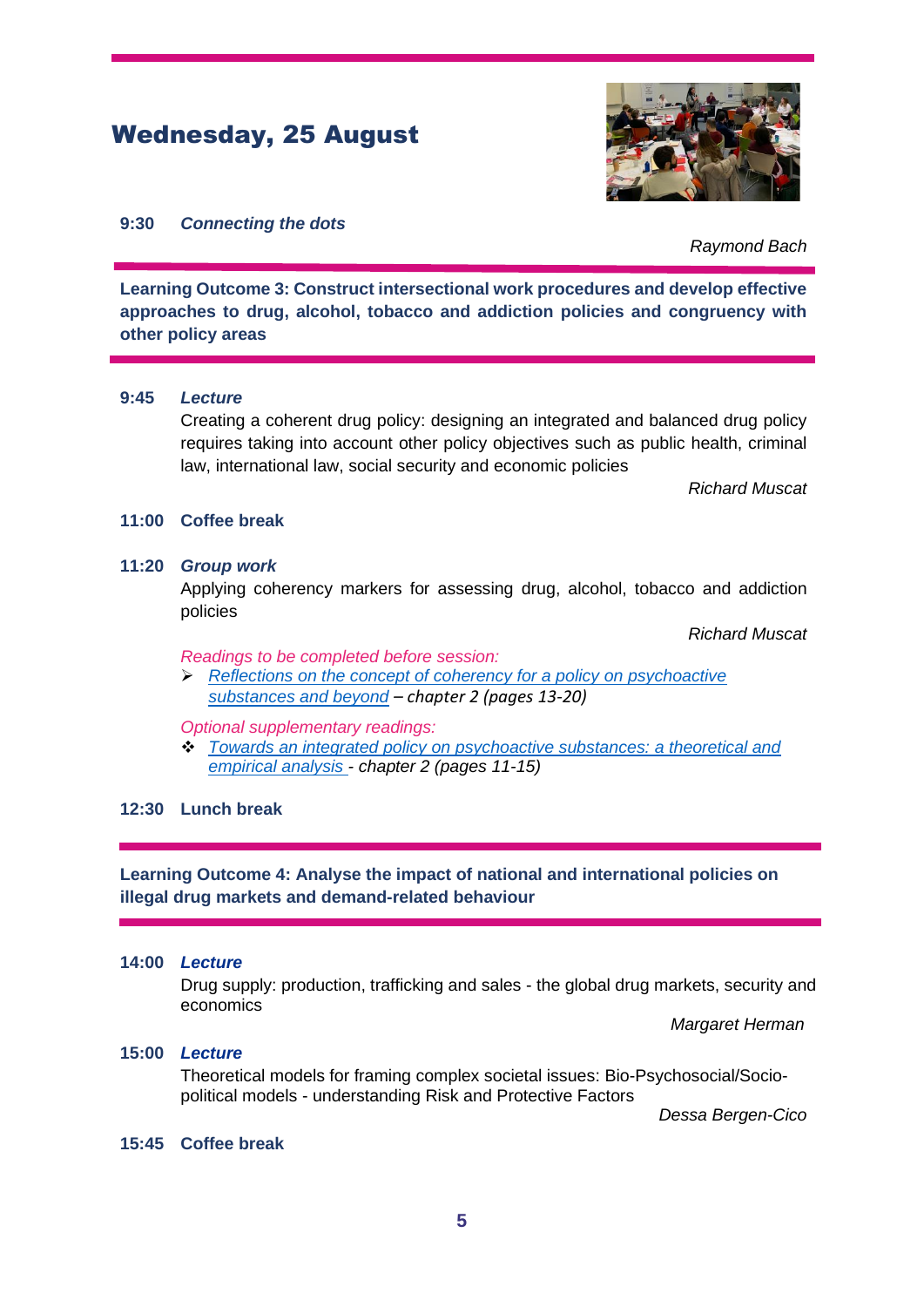#### **16:15** *Group work*

Case analysis of downstream consequences

- Demand: substances, consumption and addiction
- Analysis of upstream prevention and modifiable risk and protective factors
- Multifinality and equifinality of risk and protective factors

*Dessa Bergen-Cico*

*Optional supplementary reading:* ❖ *[The biopsychosocial model of addiction](https://mycloud.coe.int/s/cy7cyeCRntN7pLW)*

- **17:15** *Connecting the dots*
- **17:30 End of working day**

## Thursday, 26 August



#### **9:30** *Connecting the dots*

*Raymond Bach*

**Learning Outcome 5: Determine what works and what does not: developing responsive drug policies and processes to adapt to changing situations and new evidence**

#### **9:45** *Group work*

Assessing the ability of different examples from existing drug policies to respond to changing trends and socio-political influences

*Thomas Kattau*

*Due to recent institutional changes, there were shifts in the requirements for criminalization of drugs. Key example: WHO, UNAIDS, UNDP and UNICEF call to end discrimination in healthcare as well as to review laws criminalizing simple possession of drugs. In 2019 the Chief Executives Board of the UN, representing 31 UN agencies, announced a new common position calling "to promote alternatives to conviction and punishment in appropriate cases, including the decriminalisation of drug possession for personal use". This brings up the question what policy options exist to move into this direction? What are the advantages, what the disadvantages?* 

#### **11:00 Coffee break**

#### **11:30** *Lecture*

Identifying, choosing and implementing drug policy responses and actions

*Thomas Kattau*

*Optional supplementary readings:*

- ❖ *[Evaluating drug policy: a seven-step guide to support the commissioning and](https://mycloud.coe.int/s/mHsxQHdTBGFcDMW)  [managing of evaluations](https://mycloud.coe.int/s/mHsxQHdTBGFcDMW)*
- **12:30 Lunch break**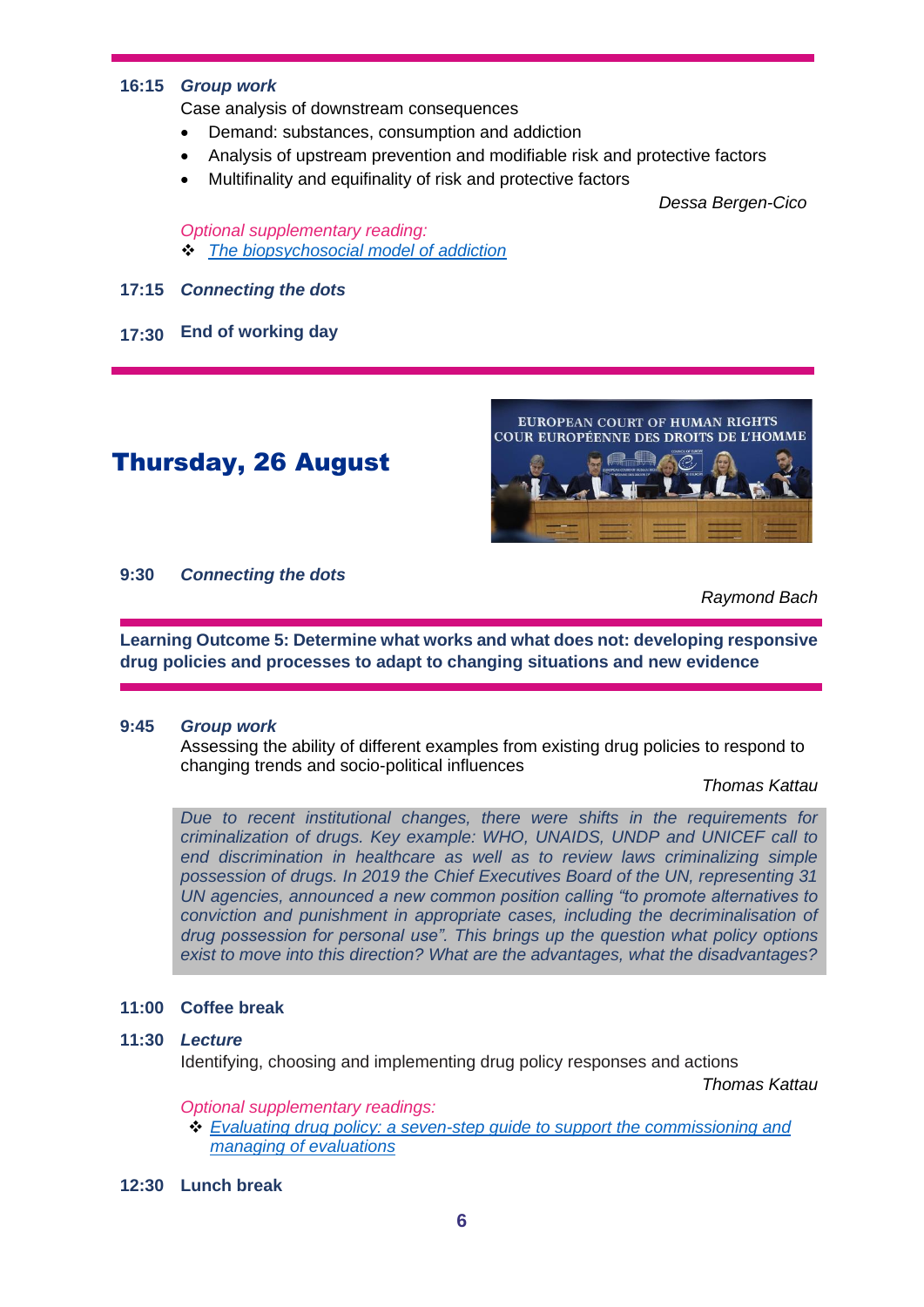#### **Learning Outcome 6: Recognise the importance of the human rights dimension and ethical standards in national and international drug policies**

*The European Court of Human Rights is an international court of the Council of Europe which interprets the European Convention on Human Rights. The court hears applications alleging that a contracting state has breached human rights enumerated in the Convention to which a member state is a party. The court's primary means of judicial interpretation is the living instrument doctrine, meaning that the Convention is interpreted in light of present-day conditions. International law scholars consider the ECtHR to be the most effective international human rights court in the world.* 

#### **14:00** *Working groups analysing the human rights implications of drug policies*

- 1. Under-cover police operations and the right to a fair trial
- 2. Deprivation of parental authority as a results of substance use addiction
- 3. Deportation of convicted drug traffickers with family ties in country of conviction
- 4. Providing needle exchange service in prison

*Pavlo Pushkar*

#### *Readings to be completed before session:*  Judgements by the European Court of Human Rights:

- ➢ *EKhudobin v. Russia - [entrapment operation by undercover police](https://mycloud.coe.int/s/tK2myLSKwz4SW8i)*
- ➢ *Y.I. v. Russia - [deprivation of parental authority](https://mycloud.coe.int/s/2EL5L6nScGNtyMo)*
- ➢ *Moustaquim v. Belgium - [deportation for conviction for drug offence](https://mycloud.coe.int/s/TcCzeog9XEnjAdq)*
- ➢ *[Shelley v. United Kingdom -](https://mycloud.coe.int/s/56YyMwFarcFLDKS) harm reduction in prisons*

#### **15:00 Coffee break**

**15:30** *Visit to the European Court of Human Rights*

#### **16:00** *Lectures at the Court*

Human rights dimensions in international and national drug policies

*Pavlo Pushkar*

What tools are available for assessing human rights compliance of drug policy interventions and actions

*Richard Muscat, Thomas Kattau*

*Optional supplementary readings:*

- ❖ *[Protecting public health by ensuring essential services in drug policy under](https://mycloud.coe.int/s/FzSweftS7izKLbR)  [austerity budgets](https://mycloud.coe.int/s/FzSweftS7izKLbR)*
- ❖ *Drug Policy and Human [Rights in Europe: Managing tensions, maximizing](https://mycloud.coe.int/s/6qQ9DR5C9JzwH3G)  [complementarities](https://mycloud.coe.int/s/6qQ9DR5C9JzwH3G)*
- **17:00** *Connecting the dots*
- **17:30 End of working day**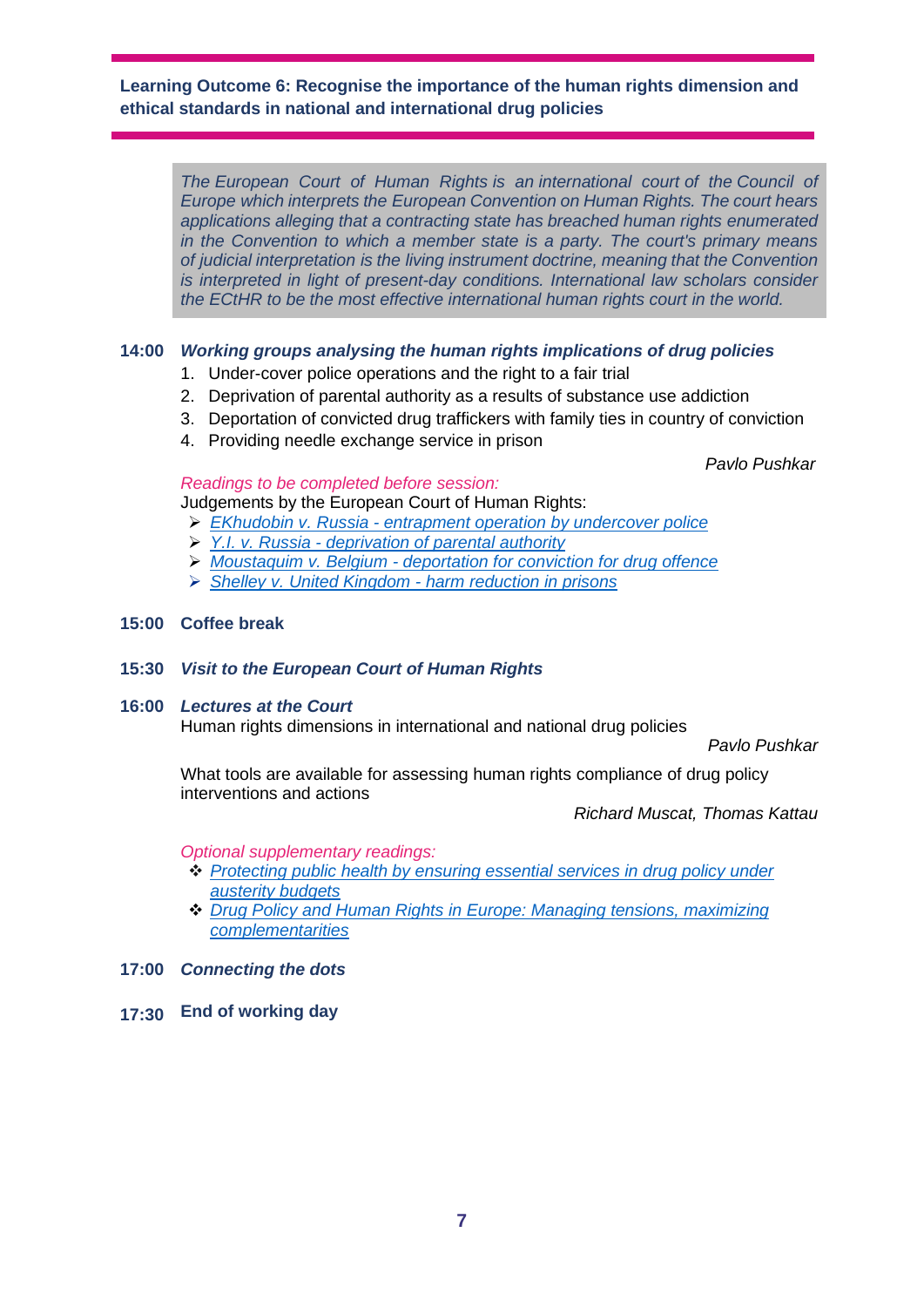## Friday, 27 August



#### **9:30** *Connecting the dots*

*Raymond Bach*

**Learning Outcome7: Analyse the proportionality and consequences of drug policies on individuals, gender and social groups**

#### **9:45** *Lecture*

Intended and unintended effects of drug policies, evaluating their impact on individuals and social groups

*Anne Line Bretteville*

*Readings to be completed before session:* ❖ [Statement on costs and unintended consequences](https://mycloud.coe.int/s/bNTnps2cx3ZCzX4) of drug control policies

#### **11:00 Coffee break**

**11:30** *Group work*

*Case study analysis*

*Dessa Bergen-Cico*

*Reading to be completed before this session:*

➢ [Western and Central Europe: towards a cohesive model for drug policies?](https://mycloud.coe.int/s/zp9MoHXeaSQPnSH) pages 6 - 13

#### **12:10** *Connecting the dots*

#### **12:40 Closing session**

| Raymond Bach          |
|-----------------------|
| Elena Hedoux          |
| Dessa Bergen          |
| <b>Richard Muscat</b> |
|                       |

#### **13:00 End of Module I**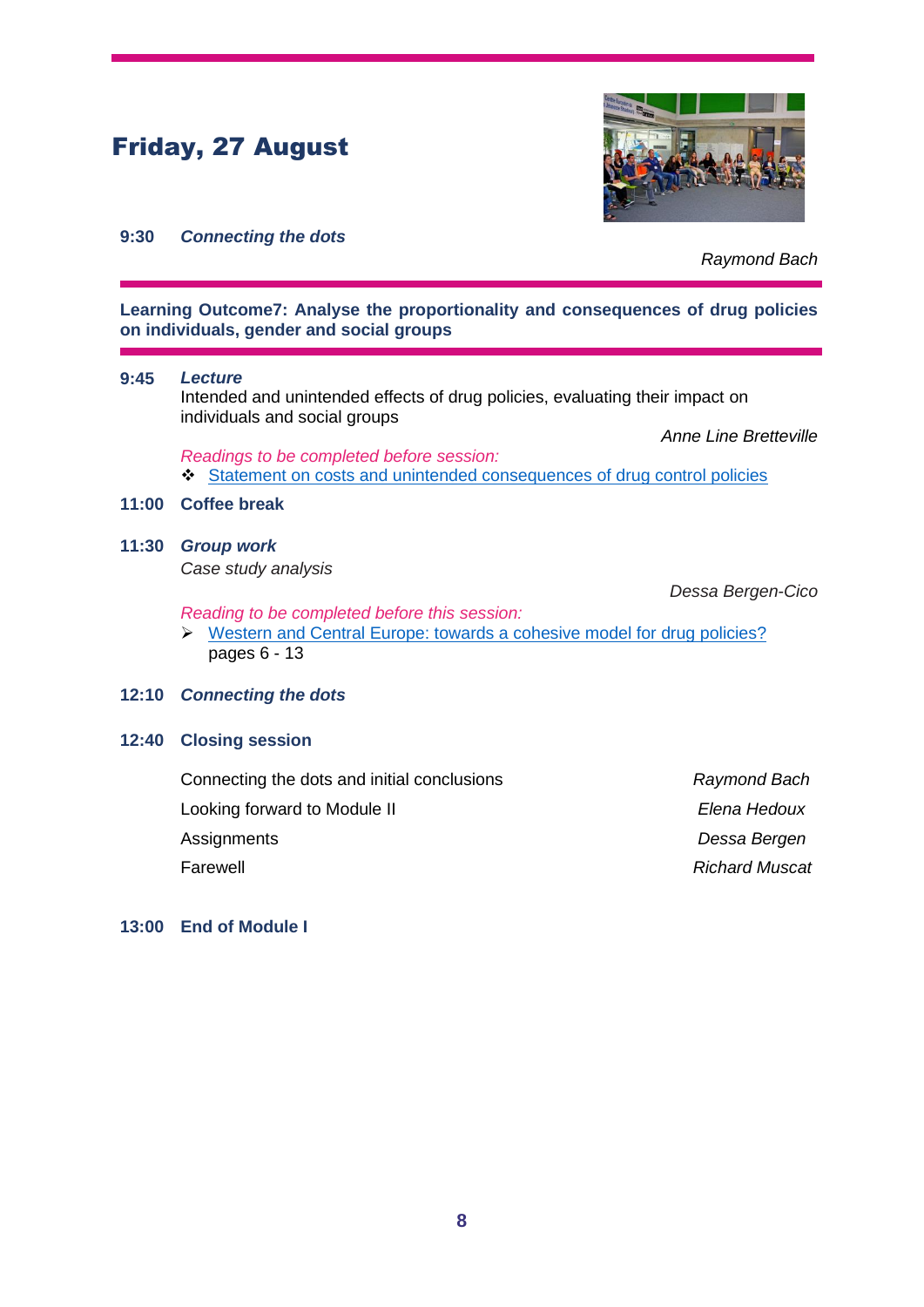## **Faculty**



**Raymond Bach** is the director of the Syracuse University Strasbourg Center since 2000. A recipient of a BA from Amherst College and a PhD from Stanford University, he has taught at a number of institutions of higher learning, including Texas A&M University, Colgate University (New York) and the University of Dijon. In 2018 he acted as the rapporteur for a Pompidou Group training in Israel.



**Dessa Bergen-Cico** is a Professor in the Department of Public Health, Coordinator of the Addiction Studies program, and faculty in Trauma Studies and the Interdisciplinary Neuroscience Program at Syracuse University. She is a Fellow of the American Academy of Health Care Providers in the Addictive Disorders, a Certified Addiction Specialist (CAS) and Certified Mindfulness-Based Stress Reduction (MBSR) Teacher. Dessa has been awarded two Fulbright Research Scholar awards to study addictive behaviors, trauma and drug policy around the world.



**Anne Line Bretteville-Jensen** holds a Phd in economics and is currently research director of the Department of Drug Policy at the Norwegian Institute of Public Health. Her research focuses mainly on illicit drug markets, influences on drug uptake, methodological issues, drug policy and choice theoretical perspectives on addiction. She is the vice-chair of the Scientific Committee of the European Monitoring Centre for Drugs and Drugs Addiction (EMCDDA). She was Chair of the Pompidou Group's expert group investigating costs and unintended consequences of drug control policies.



**Elena Hedoux** is the Director for Programme Implementation of the International Drug Policy Academy. She is co-secretary to the Pompidou Group's steering committee and Ministerial Conference, and responsible for cooperation with Eastern European states, the countries of Latin America and the Organization of American states. Her focus of professional interest lies with addiction treatment of young people, and innovation in institutional management. Elena has studied in Russia, the United States, Spain and France. She holds degrees in psychology and pedagogy.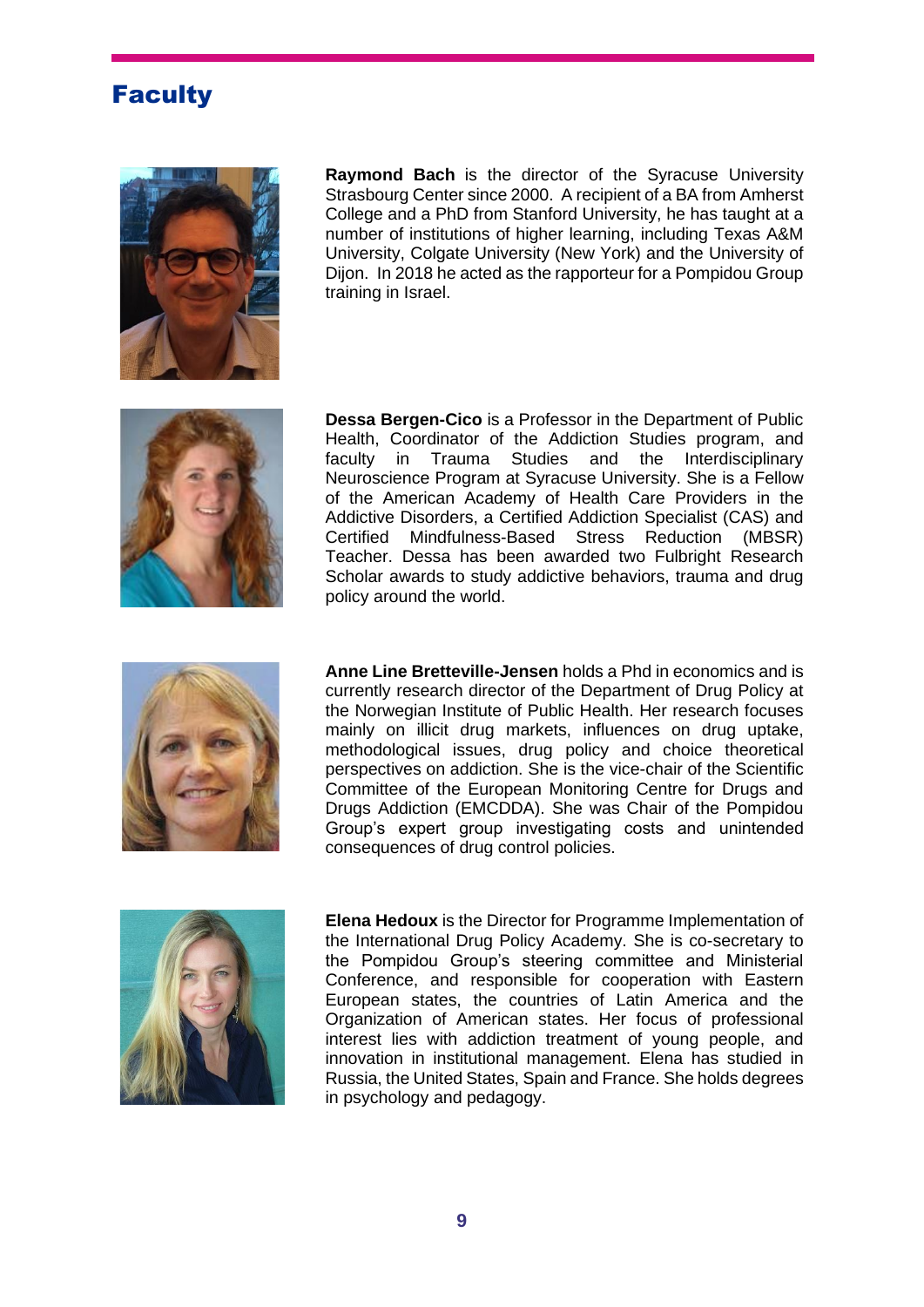

**Margaret Herman** Margaret is Professor of Global Affairs and Director of the Daniel Patrick Moynihan Institute of Global Affairs at Syracuse University. She is currently involved in exploring the effects of different types of leaders and decision processes on the management of crises that cross borders and boundaries as well as lead governments to experience crises. She has been president of the International Society of Political Psychology and the International Studies Association and developed the Summer Institute in Political Psychology and was its director for nine years.



**Thomas Kattau** is the Deputy Executive Secretary of the Pompidou Group. Before this he held various positions at the Council of Europe, including responsibility for childhood policies and assistance programs for Eastern Europe. Later he was engaged in conflict resolution and post conflict stabilization in the Balkans and North Caucasus. He holds a PhD in law and has been teaching European Social Policies and international conflict resolution. Prior to taking up duties with the Council of Europe he worked in criminological research, taught comparative law and was a practicing attorney. He has studied law and social sciences in Germany, Australia and the United States.



**Bob Keizer Bob Keizer** has a long-term and comprehensive expertise in the drug policy field, as political advisor and managing director. He has worked both at national and at international policy level. From 1992 till 2001 he was responsible for coordinating Dutch national drug policy and was author of numerous White Papers on drug policy. He was amongst others the founder of the Dutch Drug Monitor and of the Dutch Innovation programme for addiction services. From 2005 till 2018 he has worked as Senior Advisor at the Trimbos Institute. He has been involved in many drug-related projects in Europe and Central Asia. and has given many lectures on this issue in many countries, more in particular about the relationship between research/evaluation, policy and practice.



**Richard Muscat** is Professor for physiology and biochemistry at the Faculty of Medicine and Surgery at the University of Malta. He is member of the Malta Council for Science of technologies and advisor of the Maltese government on drug policy. He represents Malta as the Permanent Correspondent in the Pompidou Group's Steering Committee and was appointed Chair of the Governing Board of the International Drug Policy Academy in 2019. He has undertaken extensive research on coherence between policies targeting illicit drugs and those addressing licit substances. His work resulted in the elaboration of the Pompidou Group's policy coherency markers.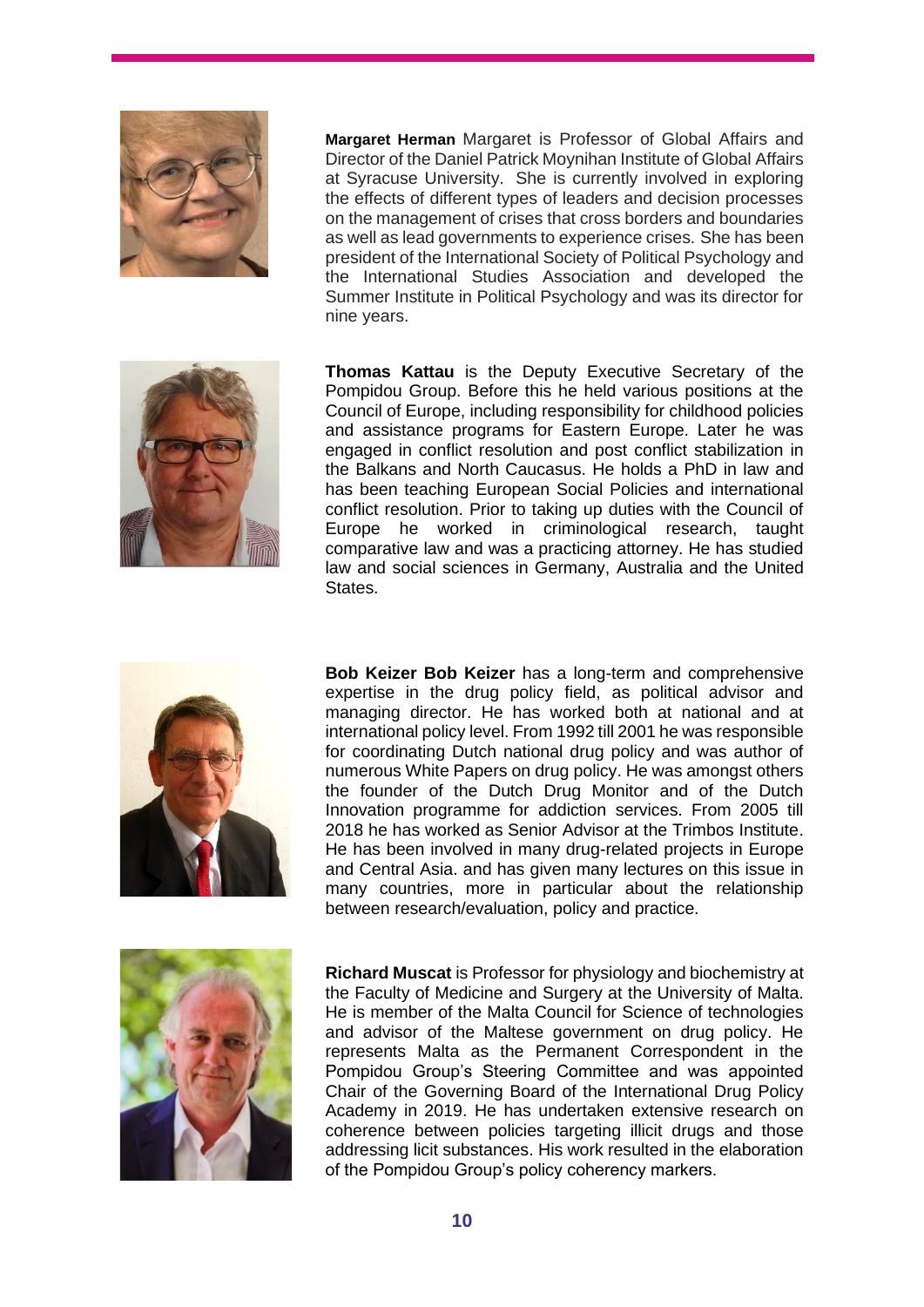

**Pavlo Pushkar** is an international legal practitioner, academic and researcher with more than 20 years of practical work in the area of international litigation and dispute settlement at the Council of Europe, notably at the European Court of Human Rights and the Committee of Ministers of the Council of Europe. He is a recognised expert on European human rights law, international law and comparative law. He has extensive teaching experience on issues of international law compliance and execution of judgments of international courts. He currently holds a position of Principal Administrator in the Council of Europe's Department for the Execution of Judgements.

## **Literature**

Barrett, D. (2016) Drug Policy and Human Rights in Europe: Managing tensions, maximising complementarities. Council of Europe.

Bretteville-Jensen, A.L. et al (2017). Public expenditure on supply reduction policies. EMCDDA/ Pompidou Group.

Bretteville-Jensen, A.L. (2017). Costs and unintended consequences of drug control policies. Pompidou Group.

Caulkins, J.P. (2002), Law enforcement's role in a harm reduction regime, NSW Bureau of Crime Statistics and Research Crime and Justice Bulletin no. 64, January 2002

Colson, R., & Bergeron, H. (2020). Western and Central Europe: towards a cohesive model for drug policies?. In Research Handbook on International Drug Policy. Edward Elgar Publishing.

De Leeuw, E., & Peters, D. (2015). Nine questions to guide development and implementation of Health in All Policies.(2015) Health Promotion International, 30(4), 987- 997.

EMCDDA (2017). Evaluating drug policy: A seven-step guide to support the commissioning and managing of evaluations.

Ferri, M., Ballotta, D., Carrá, G., & Dias, S. (2015). A review of regional drug strategies across the world: How is prevention perceived and addressed?. Drugs: Education, Prevention and Policy, 22(5), 444-448.

Fedorova, O. (2011). Transcultural drug work - A handbook for practitioners working with drug users from different ethnic and cultural backgrounds.